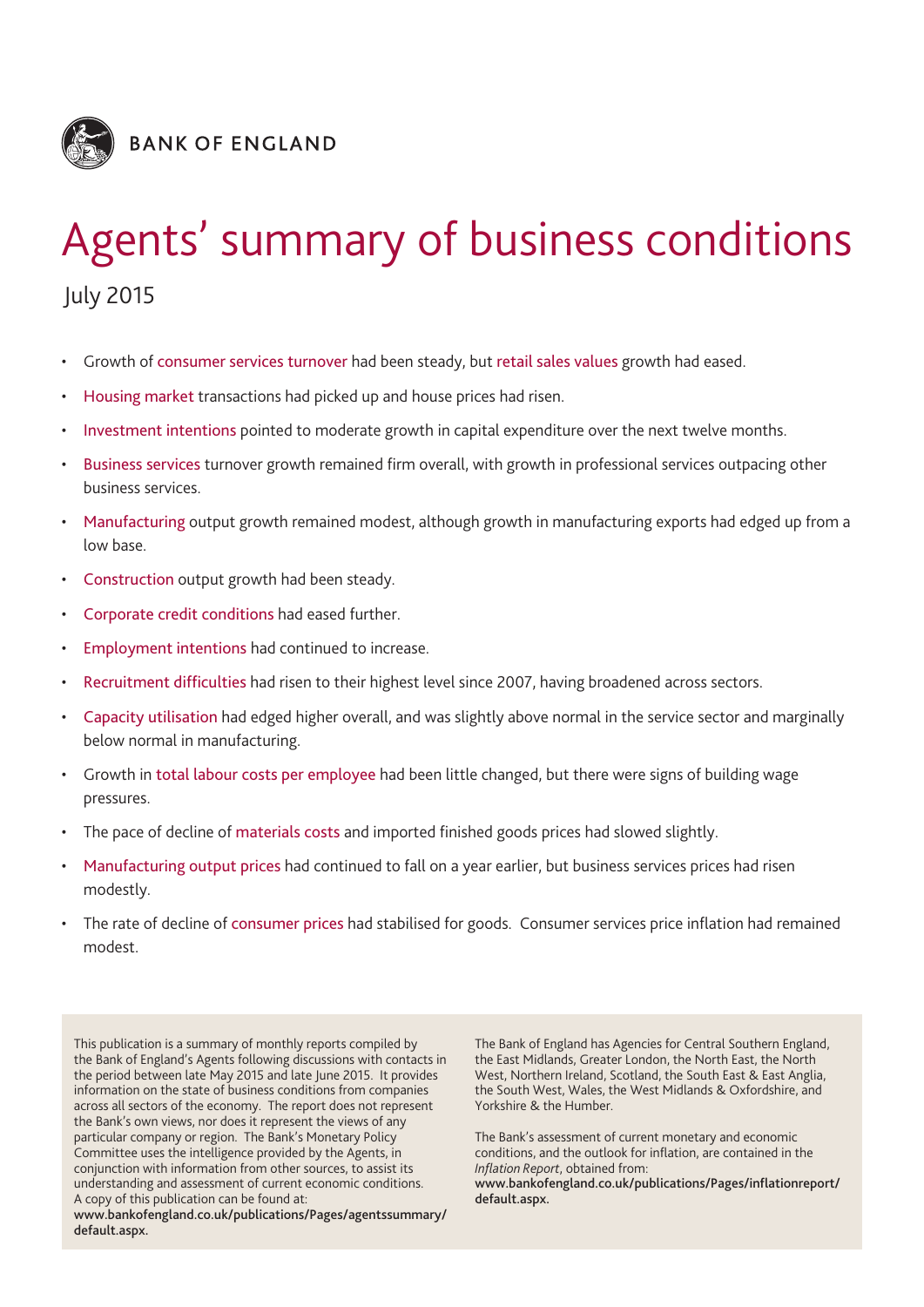## **Demand**

## **Consumption**

Annual growth in retail sales values had eased, though consumer services turnover growth had remained steady (**Chart 1**). Demand growth for some seasonal lines, such as summer fashions, had eased, partly on account of cooler-than-normal weather. More generally, annual comparisons had been adversely affected by somewhat elevated levels of retail sales a year ago, partly reflecting a boost from the 2014 World Cup. The value of food sales had been little changed on a year ago, while non-food retailers reported only modest growth. New car sales to private buyers had slowed recently from high levels. Some contacts ascribed that to a steadying of the frequency of car replacement, which had been rising alongside growing use of personal contract rental purchase agreements in car sales. Consumer services turnover growth was steady. Demand growth had benefited from increased discretionary spending: for example cinema-visit numbers had grown strongly. Leisure occupancy of hotels had increased and demand for overseas packaged holidays had risen.

**Chart 1** Retail sales values and consumer services turnover



## **Housing market**

The number of transactions in the housing market had picked up in most regions. The pickup had been strongest for higher priced properties. Shortages of homes for sale were cited as a constraint on the number of transactions in most areas, contributing to higher house price inflation. Nonetheless, the majority of estate agents anticipated stronger activity growth in the second half of the year than in the first. Demand for new homes had remained strong, supported in part by continued use of the Government's Help to Buy scheme. Buy-to-let activity had continued to expand, underpinned by steady growth in demand for rented accommodation.

## **Investment intentions**

Investment intentions were consistent with continued moderate growth in capital spending over the next twelve months. Manufacturers were increasing investment steadily, in particular with the aim of re-tooling for new products, or increasing energy efficiency or automation — in the latter case, partly to address skills shortages. But suppliers to the oil and gas sector had deferred non-essential capital expenditure. Investment growth by firms in the services sector had remained somewhat stronger, reinforced by relatively greater confidence in the strength of demand. Spending was often focused on ICT equipment or physical premises, including distribution facilities. Increased investment by consumer services firms in leisure facilities was also reported. However, some companies, such as large supermarkets, were fully or over-invested and had sharply reduced capital budgets.

#### **Exports**

Growth of manufacturing export volumes had risen slightly, mostly reflecting a modest pickup in demand from the euro area. However, downward pressure on many exporters' margins had increased alongside a further rise in sterling. Overall, exporters remained more positive about prospects in US dollar-denominated markets than other destinations. For example, demand from the Middle East had continued to increase, with good medium-term growth prospects particularly for defence and infrastructure projects. Sales of manufactured goods to China had slowed and exports to Russia had fallen markedly.

## **Output**

#### **Business and financial services**

Growth in professional and financial services turnover had remained robust (**Chart 2**). Corporate mergers and acquisitions (M&A) activity had continued to increase, supporting demand for financial, legal, accounting and advisory services. Commercial real estate transaction volumes were rising steadily, in part reflecting improved credit conditions. That had increased demand for professional services such as architects, surveyors and commercial property advisors. Recruitment agencies had benefited from increased labour demand and staff turnover among their clients. In contrast, consultancies offering engineering and investment project expertise to the oil and gas sector reported a sharp drop in demand volumes and contract prices. The growth of turnover in other business services was steady at slightly below trend rates. Growth in demand for logistics and transportation services had remained robust, underpinned by the recovery in construction and expansion in retail and distribution activity. Corporate travel and hotel occupancy rates had continued to recover.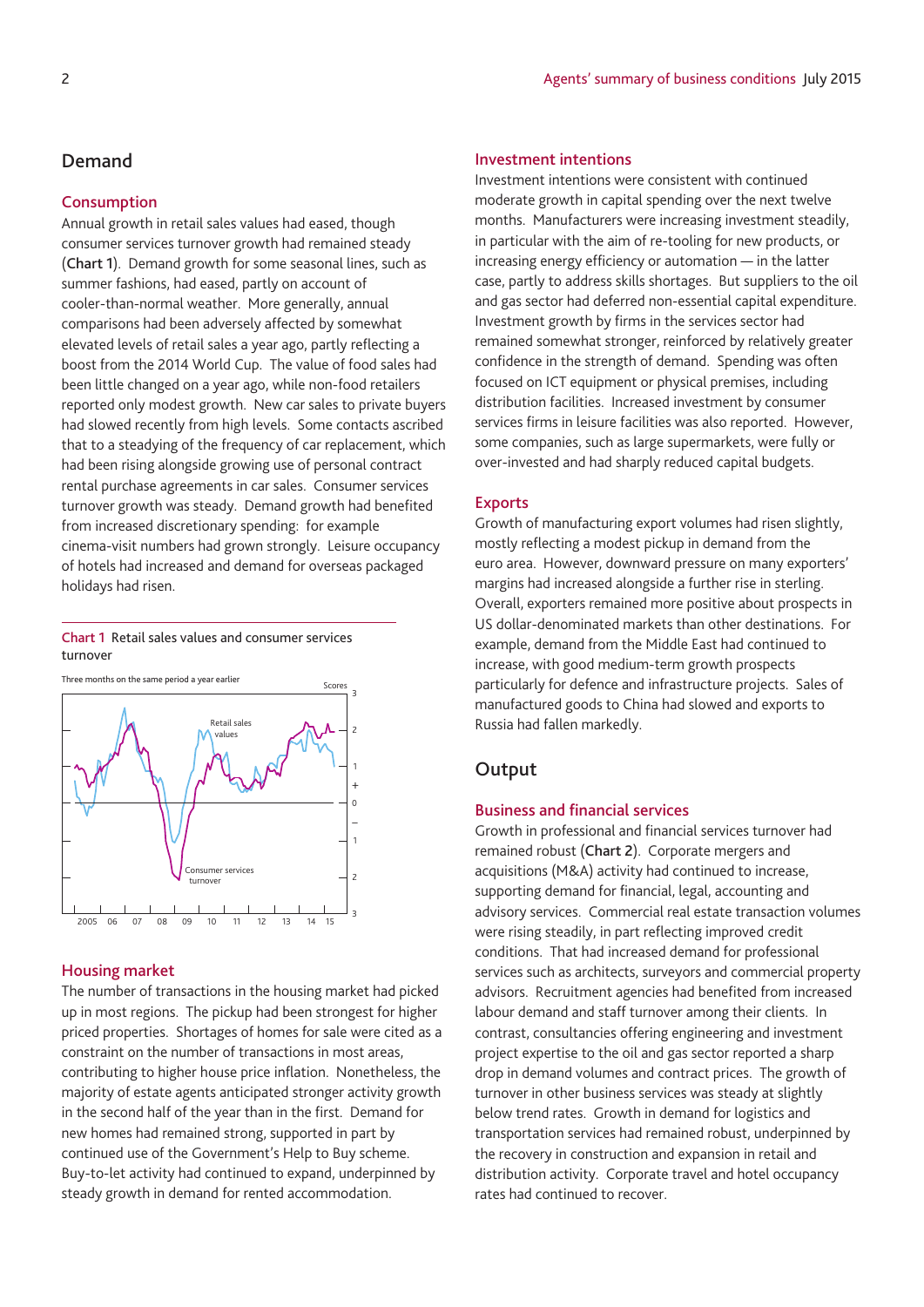

## **Manufacturing**

Manufacturing output growth for the domestic market had been steady, if slightly below rates at the end of last year. Growth in demand for companies operating in export supply chains had remained more subdued. Contacts reported continued output growth in the automotive supply chain and in the production of construction materials, while the production of high-end consumer electronics had picked up over the year to date. But demand for capital and intermediate goods from the oil and gas sector had weakened. Import penetration had increased for lower value added products in the wake of the euro's depreciation.

#### **Construction**

Construction output had grown steadily. Large house builders had revised up planned build rates, while smaller firms were increasingly acquiring sites that larger competitors considered insufficiently profitable. Commercial activity — most notably warehouse construction — had continued to recover. Contacts reported continued growth of repair and maintenance work.

# **Credit conditions**

Credit conditions had eased further. Credit supply had often outstripped demand, and competition between lenders was increasing on price and non-price terms, at least for lending to companies perceived to be of good credit quality. Demand for external finance for M&A activity had risen slightly. Despite the availability of finance at relatively low cost, many firms remained eager to pay down debts, or to fund investment or acquisitions from internal funds where possible. Loan refinancing was increasingly common, however, usually with the aim of reducing finance costs or improving lending terms. Non-bank lending had continued to grow and was increasingly accessible to small and medium-sized enterprises, for example through crowd-funding. Commercial property developers reported continued improvement in funding conditions, from bank and non-bank lenders.

# **Employment**

Employment intentions had picked up a little further. The employment outlook remained strongest in professional services, where contacts were recruiting as a result of expanding workloads. A modest pickup in consumer services' staffing intentions over recent months had largely reflected job creation in labour-intensive leisure sectors, such as hotels and restaurants. Only a minority of manufacturers anticipated significant recruitment this year, due to relatively subdued output growth and plans to raise productivity.

Recruitment difficulties had edged up and were at levels last seen during 2007, having broadened recently across a wide range of skills, levels of experience and occupations. For example, reports of a scarcity of experienced middle and senior managers had become fairly common. Reports of businesses struggling to source unskilled and semi-skilled workers had risen. In consequence, companies' reliance on skilled and unskilled migrant labour had increased, while apprenticeship, graduate and school-leaver recruitment programmes had been either maintained or increased. But some contacts had reported a slight easing of skills shortages, sometimes reflecting increased automation reducing their needs for skilled labour.

# **Capacity utilisation**

Capacity utilisation in manufacturing had declined marginally, but had risen for services. In manufacturing, utilisation was slightly below normal. An increase in capacity had, to some degree, reflected capital investment over the past year and in some cases, the recruitment of skilled labour beyond immediate needs. Some constraints remained in the manufacture of construction materials (although capacity was being increased) and skills shortages, especially for engineers, were increasingly mentioned by contacts. In construction itself, capacity constraints were being alleviated by the recruitment of migrant labour. Capacity utilisation in services had increased and was slightly above normal overall. Contacts in professional services often reported that labour was fully or over-utilised. And capacity constraints had also increased in some other business services, such as for prime warehouse space. Utilisation rates for hotels, airports and rail infrastructure had remained above their historic averages. By contrast, there was excess space in some parts of the retail sector. And firms providing services to the energy sector (principally oil and gas exploration and production) reported increased slack owing to sharp falls in demand.